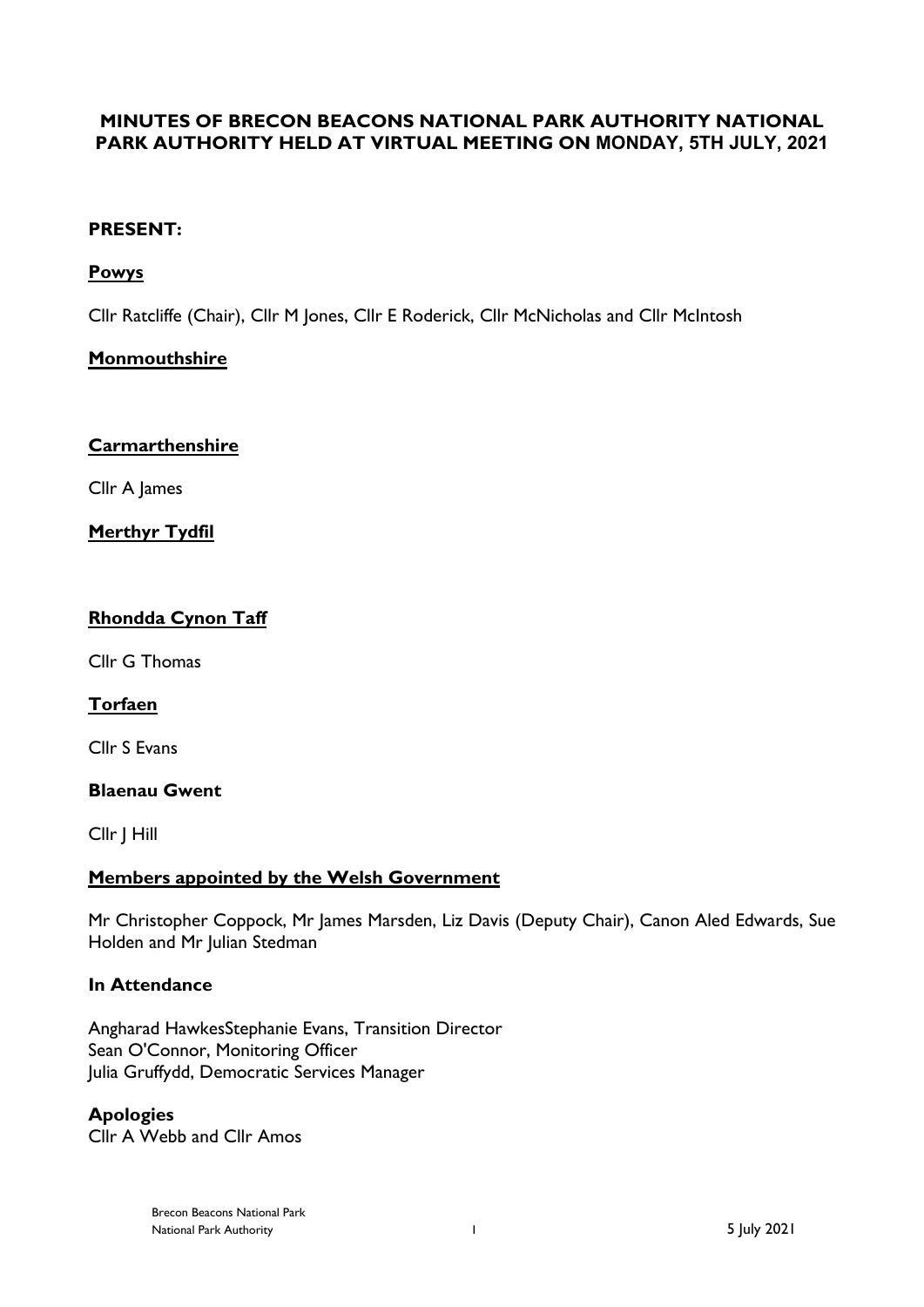## **94/21 Correspondence**

Apologies were noted. Officers continued to address connectivity issues for new member Cllr Julian Amos.

#### **95/21 Declarations of Interest**

No declarations of interest were made.

#### **96/21 Public Speaking**

There were no requests to speak.

#### **97/21 Chair's Announcements**

The Chair had no announcements to make.

#### **98/21 Transition Director's Announcements**

The Transition Director advised that Sir David Henshaw (Chair, Natural Resources Wales) had accepted an invitation to address members on the phosphates issue.

She introduced two new members of staff: Marc Ronan (Solicitor, Monitoring Officer and Data Protection Officer) and Jodie Bond (Public Affairs Manager). Both officers addressed the meeting briefly.

## **99/21 Definition of Authority Governance Bodies**

Members considered proposals to clarify the definition of the Authority's committees, groups and fora, and were asked to agree a method of appointing Members to groups. External groups involving stakeholders were not part of this report.

The Chair advised that he had refused a request to withdraw items 6 and 7 but proposed to let all members debate the issues.

Concern was expressed about the timing of this report and the fact that the Governance and Member Development Working Group had not had the opportunity to give their views prior to this meeting. It was also noted that the working group was to meet on 9 July to discuss roles and responsibilities of members in relation to the Audit Wales action plan.

There was a full debate on the merits of appointing to groups through the 2:1 balance required for committees or through self-nomination, and it was felt that no limit should be put on the number of groups on which a member could sit, in order to encourage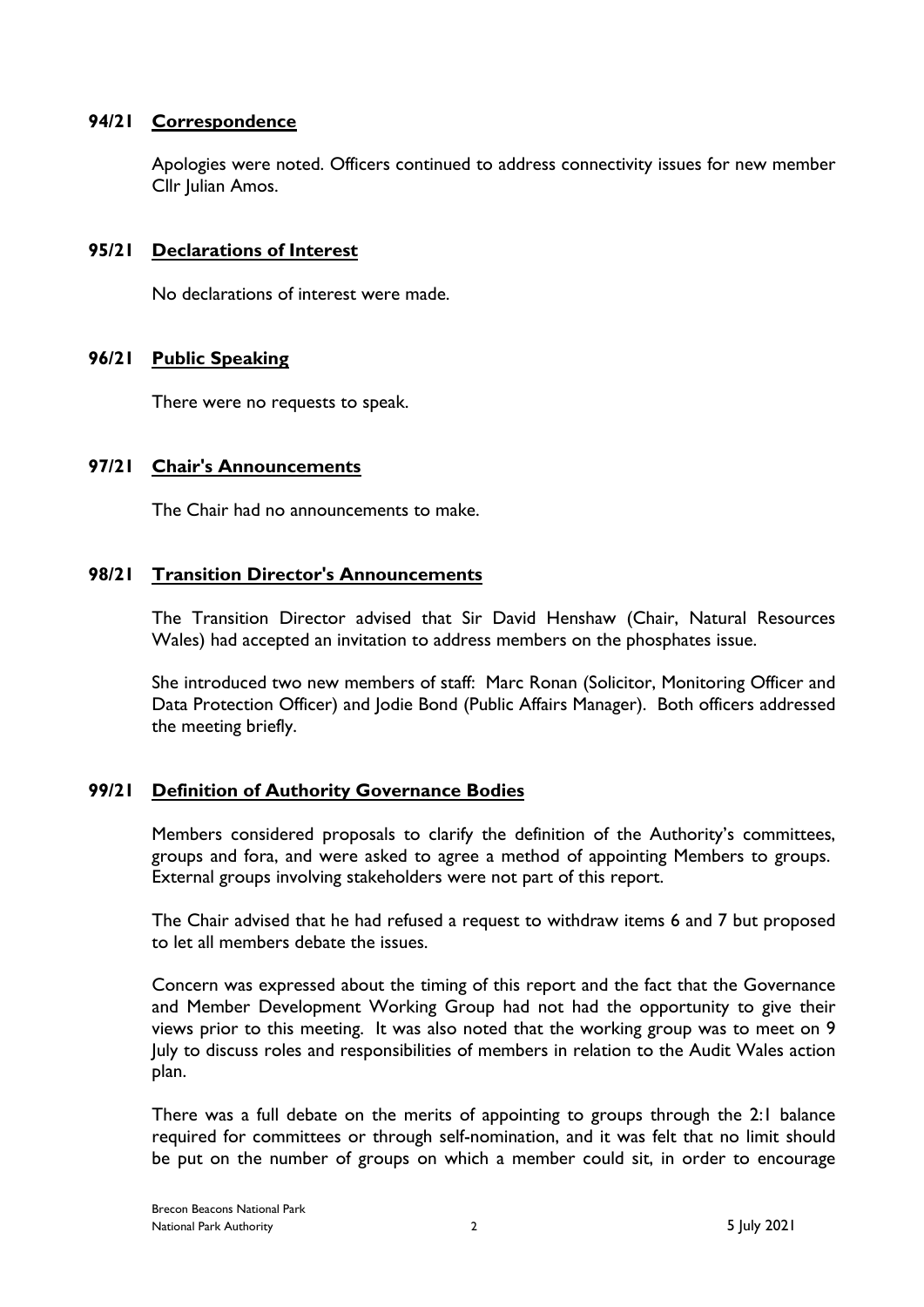skills and experience to be used widely. There was support for the view that if a member was interested and had the time then they should be able to join a group. The point was made that members not on a particular group would still have the opportunity to comment when the matter was debated at the Authority meeting.

Cllr S McNicholas joined the meeting and confirmed that she did not have any declarations of interest.

There were references to the paper at item 7 on the agenda and views were expressed that the working groups had not met regularly, or at all in some cases. In response to a comment that officers were deciding when they wanted member involvement the Transition Director advised that the new Chief Executive would no doubt take a view on how best to deliver the vision and what structures were needed, which was an operational matter.

The Chair advised that the paper was brought by officers in good faith but he was now withdrawing the paper and asked Governance and Member Development Working Group to consider the matters. He stressed that this would not be immediate.

## **100/21 Proposed amendments to Terms of Reference and Scheme of Delegation**

Members considered recommendations to review the status of some governance bodies and proposed changes to the terms of reference.

The Chair proposed to omit recommendation (a) from the debate.

There was some discussion about the draft terms of reference for the Policy Programme Management Group and a view was expressed that it shouldn't be limited to three members. The Transition Director advised that this was a delivery group rather than an opportunity to develop policy, which was the remit of the Policy Forum. While members' views were valued there needed to be a balance between operational and strategic.

The point was made that logistics should not come into it now that meetings could take place virtually, and this enabled more members to get involved without needing to travel.

#### **RESOLVED:**

- **a) To approve a change to the terms of reference of the Appointments Committee as set out in paragraph 1.2.3;**
- **b) To approve the terms of reference for the Policy Programme Group subject to amending the composition to up to six members, and removing the requirement for 2:1 balance between local authority appointed and Welsh Government appointed members.**